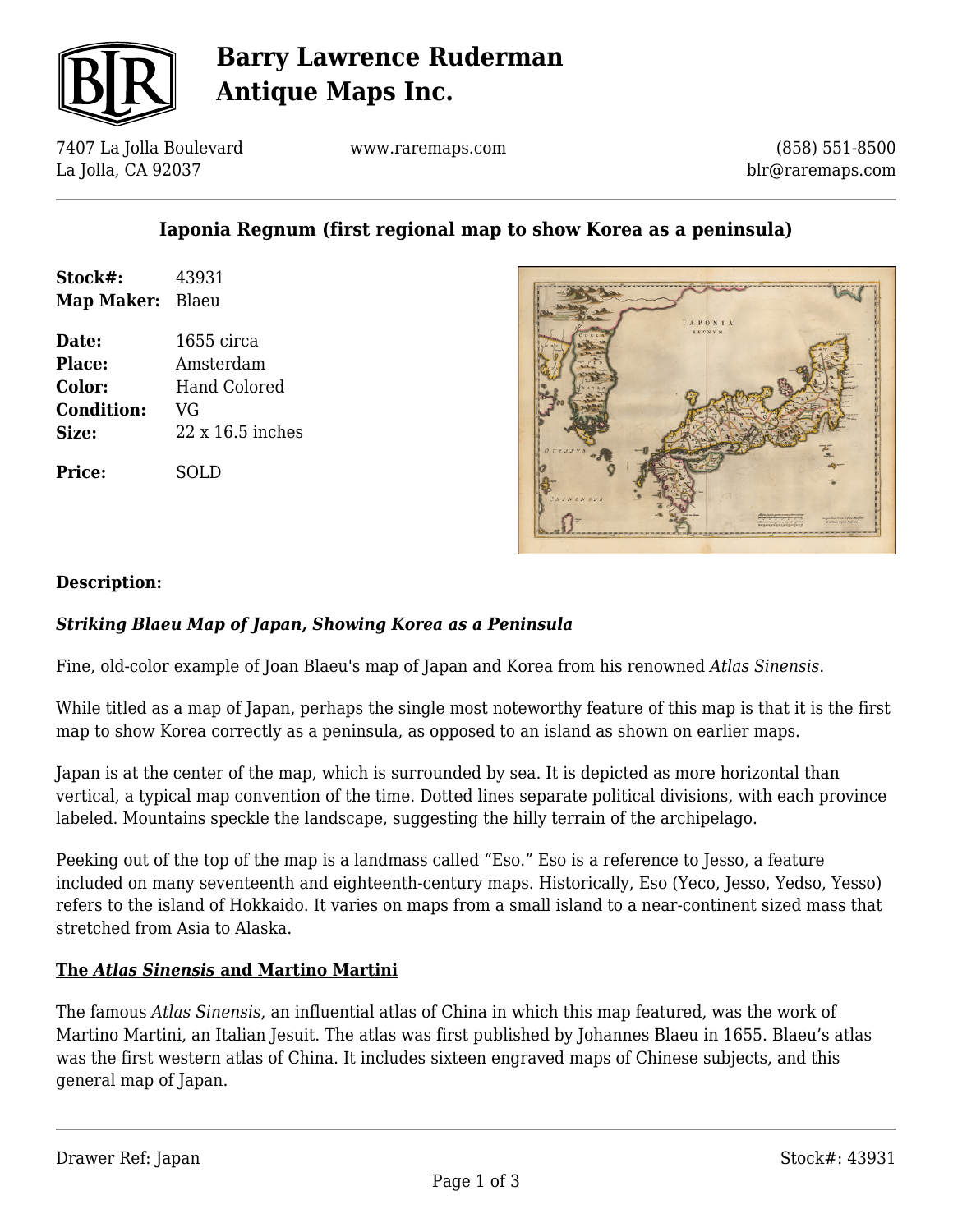

# **Barry Lawrence Ruderman Antique Maps Inc.**

7407 La Jolla Boulevard La Jolla, CA 92037

www.raremaps.com

(858) 551-8500 blr@raremaps.com

### **Iaponia Regnum (first regional map to show Korea as a peninsula)**

Martino Martini ( $\Box$ ) (1614-1661), was born in Trento, in the Bishopric of Trent. He entered the Society of Jesus in 1631, after finishing his schooling. He had a strong interest in astronomy and math, and he was able to study under Athanasius Kircher. Martini continued his theological studies in Portugal, on his way to Rome, and was ordained in 1639.

He left Portugal for China in 1640, and arrived in Macau in 1642. He settled on the mainland in Hangzhou, Zhejiang Province, which he used as a base in his traveling around the country. In 1651, Martini left China, taking an adventurous peregrination to Amsterdam by way of the Philippines and Bergen, Norway.

He arrived in Amsterdam in 1653 and took his collection of manuscript surveys to Johannes Blaeu for publication. Martini was a capable cartographer and compiled the maps himself. In fact, he convinced Bleau to postpone the publication of other volumes in the *Atlas Maior* to work on the Chinese atlas.

Martini's goal was to return to Rome, and he took his time to make many stops along the way. He visited printers in Antwerp, Vienna, and Munich, relaying his discoveries about China, which were in turn published in books that made him famous. On this trip, he also met his ten-year old cousin, Eusebio Kino, who would go on to conclusively prove the falsity of the California as an Island myth.

Martini reached Rome in 1655 and left for China again in 1657. He died in Hangzhou in 1661.

#### **Westerners in Japan**

Martini had lived in China but had not visited Japan; however, he was able to compile a report of the country from information supplied to him. The map proved influential and was based on a combination of details from pre-existing charts with the addition, perhaps by Blaeu, of further detail from Dutch East India charts.

Martini was able to compile his map based on information he received from Europeans in Japan and Japanese informants. The first Westerners arrived in Japan in 1543, when three Portuguese travelers arrived via a Chinese ship. Five years later, Francis Xavier, a Jesuit, landed as a missionary from Goa, intent on converting the Japanese to Christianity. Trade, by the Portuguese, English, Dutch, and Spanish, and missionary work, mainly via the Jesuits, continued until the 1630s.

The Dutch were granted favorable trading rights in 1609, thanks to the negotiations of William Adams, an English interlocutor. The Dutch East India Company (VOC) set up a factory in Hirado. In 1637, when Japanese Christians rebelled against the Tokugawa shogunate, the Dutch helped the Shogun to crush the resistance. The Shogun banned Christianity, along with all the Westerners from powers who aided the rebels, leaving the Dutch as the only Westerners allowed to trade with Japan.